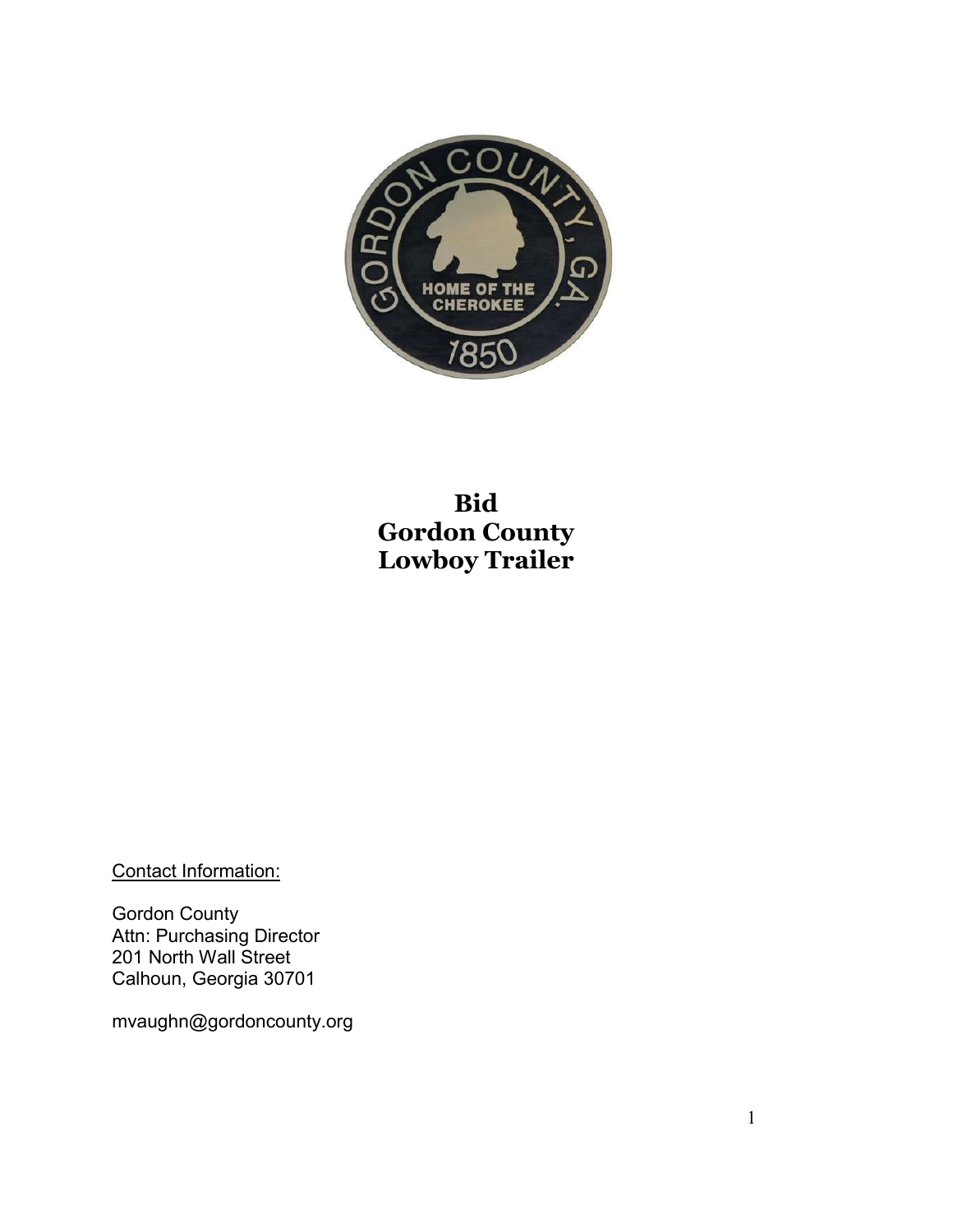## TABLE of CONTENTS

| 1.0 |  |  |
|-----|--|--|
| 1.1 |  |  |
| 13  |  |  |
| 14  |  |  |
| 1.5 |  |  |
| 2 0 |  |  |
| 3.0 |  |  |
| 4.0 |  |  |
| 5.0 |  |  |
| 6.0 |  |  |
| 7 O |  |  |
| 8.0 |  |  |
| 90  |  |  |
| 9.1 |  |  |
|     |  |  |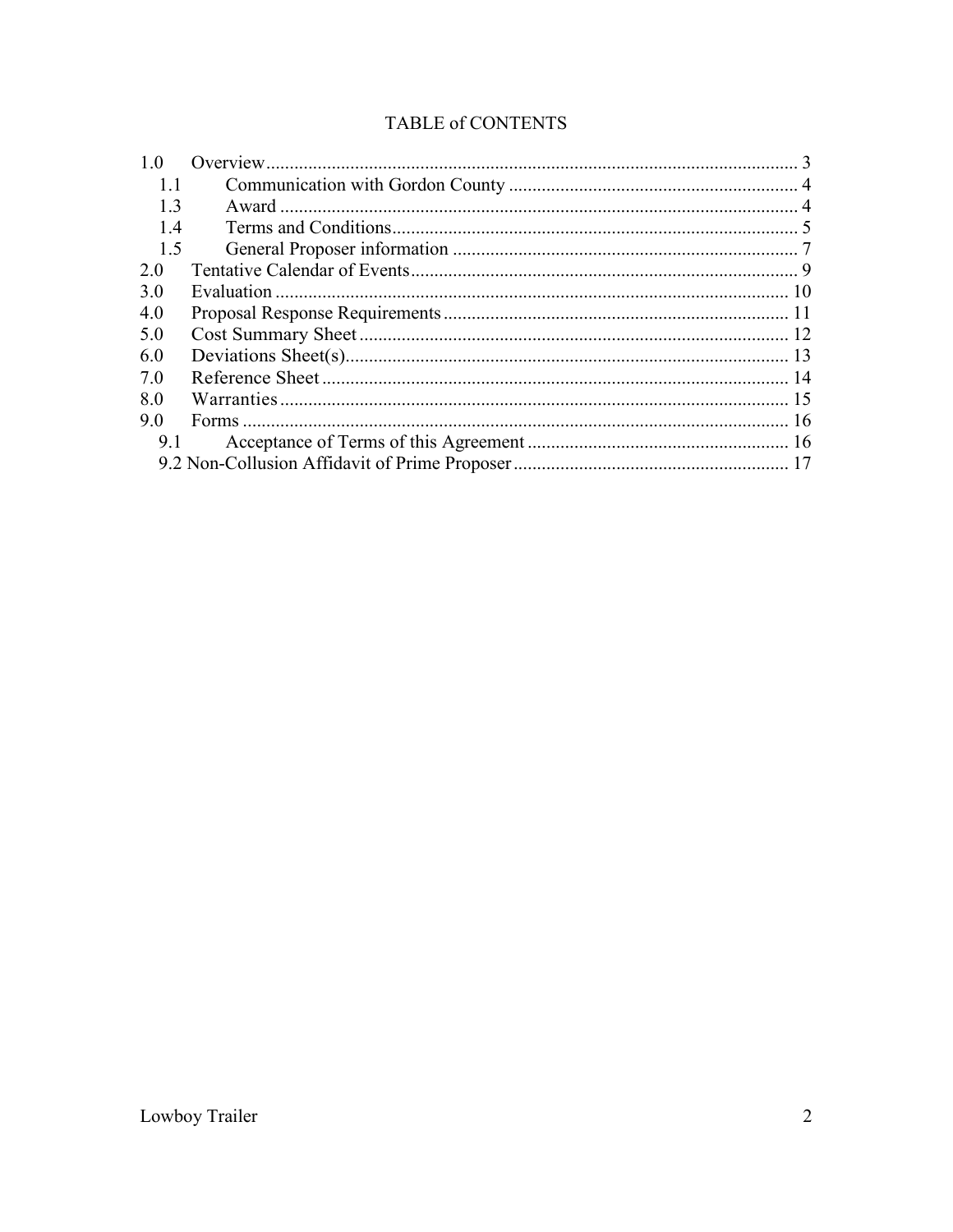### **1.0 Overview**

The Gordon County Board of Commissioners will be accepting sealed written bids from qualified vendors to procure a new lowboy trailer. See specifications in this document.

#### **Submission**

If you choose to submit a bid for this product, the County requires the vendor submit two (2) sealed original printed proposals (e-mail or faxes not accepted) and one (1) electronic copy of the bid/proposal (cd or usb drive). Your sealed bid must be marked, "**Lowboy Traile**r" and delivered to the Gordon County Administration Building at 201 N. Wall Street, Calhoun, Georgia 30701 **no later than 2:00 p.m. on 11/13/2019.** The receiving time at the Gordon County Administration Building 201 N. Wall Street – Calhoun, GA 30701 will be the governing time for acceptability of the Proposal.

The Proposal response shall be in the form defined in 4.0 **Proposal Response Requirements.**

Any response received after the deadline date and time shall be returned unopened. Incomplete responses may not be considered if the omissions are determined to be significant. All Proposals will be publicly opened and Proposal cost read at that time and place. You are invited to attend the opening. The submitted Proposal vendors will be posted online at www.gordoncounty.org the day after the proposal opening.

The Gordon County Board of Commissioners reserves the right to accept, or reject, any and all Proposals received and/or disregard informalities in the Proposals received. If additional information is needed, contact Martin Vaughn, Gordon County Purchasing Director myaughn@gordoncounty.org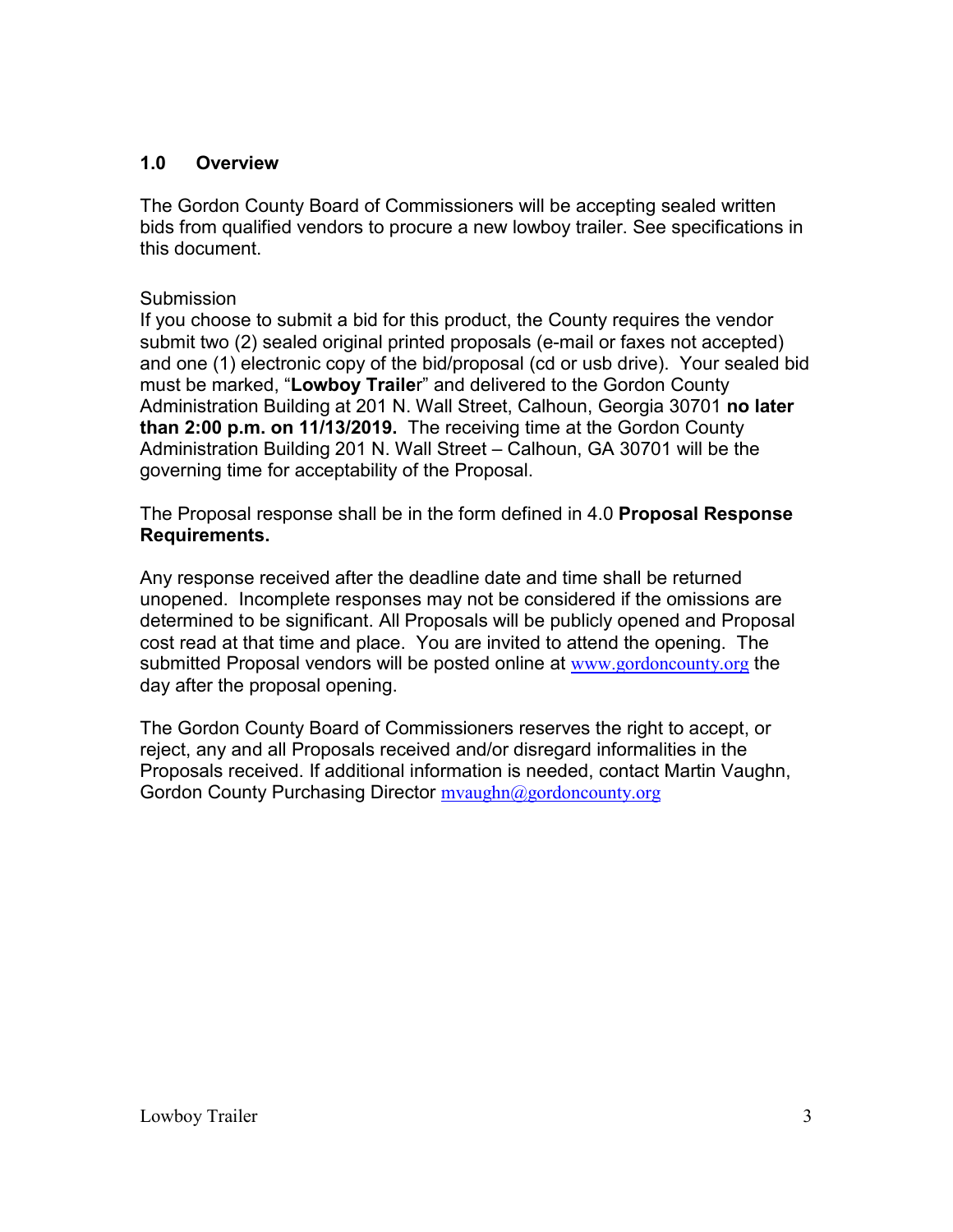## *1.1 Communication with Gordon County*

All Communications regarding this Proposal shall be communicated through Gordon County Purchasing. Telephone inquiries will not be accepted. Any questions regarding this Proposal should be submitted to Martin Vaughn via email – mvaughn@gordoncounty.org. Your inquiry shall be titled "Lowboy Trailer", your company name and telephone number must be on all correspondence. Information obtained from **any other source is not official and should not be relied upon.**

## *1.3 Award*

While the County is entertaining a bid, it will not be bound to award the bid.

The County may contact and evaluate the vendor's and any subcontractor's references; contact any vendor to clarify response; contact any current or past users of a vendors or subcontractors services.

The County will not be obligated to accept the lowest offer but will make an award in the best interest of the County after all factors have been evaluated.

The County will be the sole judge of the successful offer. The County reserves the right to negotiate with any and all vendors. Vendors are advised that it is possible that an award may be made without discussion or any contact concerning the Proposal received. Accordingly, Proposals should contain the most favorable terms from a price and technical standpoint, which the vendor can submit to the County. **DO NOT ASSUME** that you will be contacted or afforded an opportunity to clarify, discuss or revise your proposal.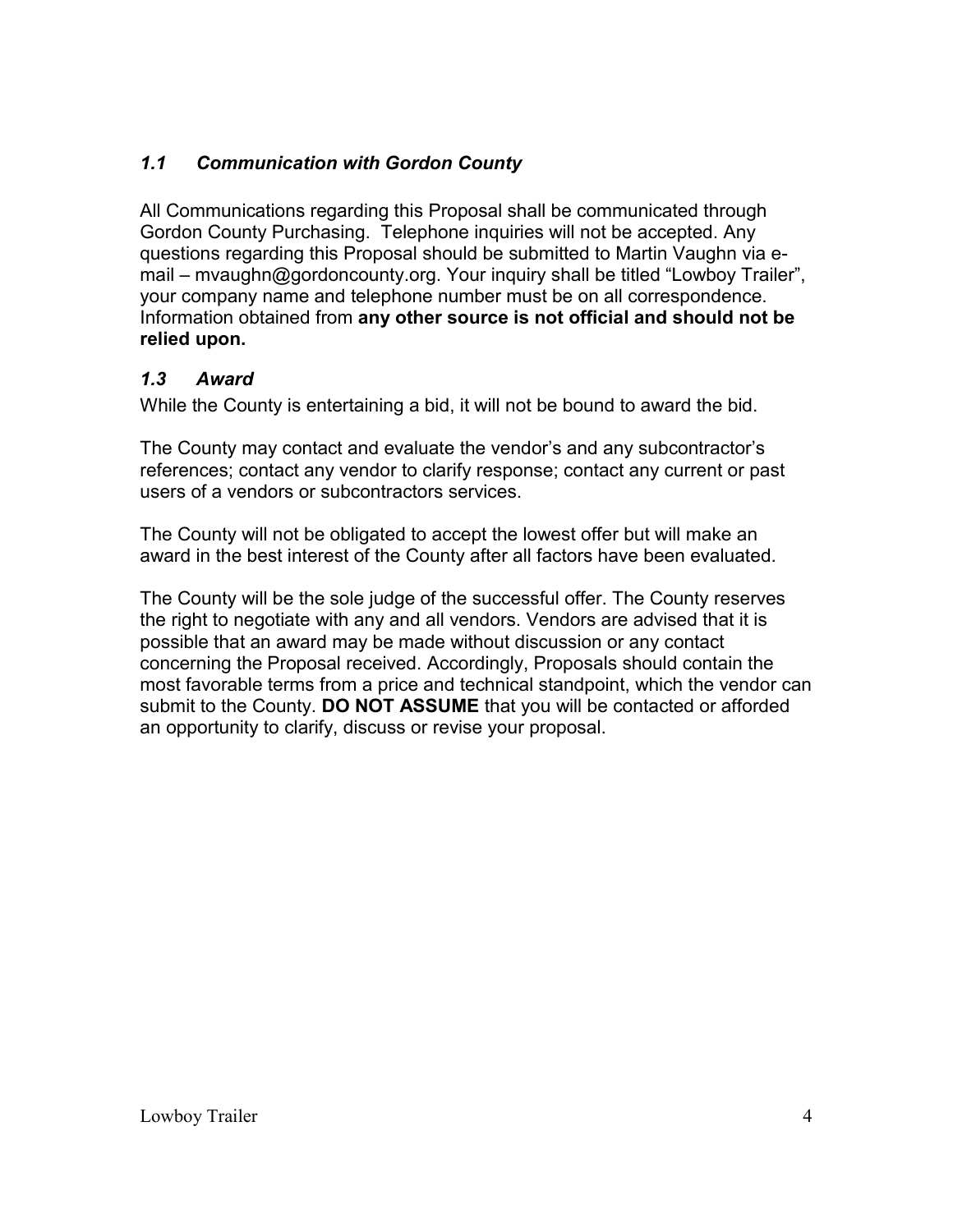## *1.4 Terms and Conditions*

The successful vendor shall submit the following items within ten calendar days of written notification from the county of the proposal award:

- Written certification that the Vendor operates a drug-free workplace in accordance with O.C.G.A. 50-24-1 through 50-24-6 (form provided by county).
- There are no expressed or implied obligations for Gordon County to reimburse responding companies for any expenses incurred in preparing proposals in response to this Proposal.
- The county reserves the right to request clarifications regarding information submitted as well as request additional information from one or more parties submitting qualifications.
- By submitting qualifications, a party certifies that it has fully read and understood this Proposal, has reviewed the attached documents (if any), and has full knowledge of the nature, scope, quantity and quality of the work to be performed; the requirements of the products and services to be provided and the conditions under which the services are to be performed. Failure to do so will not relieve the successful proposing company of their obligation to enter into a contract and to completely perform the contract in strict accordance with this Proposal.
- No proposals may be withdrawn or revoked for a period of 30 days after date of proposal opening.
- Ownership of all data, materials, and documentation prepared for and submitted in response to this Proposal shall belong exclusively to Gordon County and will be considered a public record and subject to public inspection in accordance with the Georgia Open Record Act, O.C.G.A. 50-18-70 et. seq. unless otherwise provided by law.
- The Gordon County Board of Commissioners reserves the right to reject any or all proposals, call for new proposals, to waive any informalities in a proposals, and to select the qualified parties. The Gordon County Board of Commissioners reserves the right to accept, reject, and/or negotiate any and all proposals or parts of proposals deemed by the Board to be in the best interest of citizens of Gordon County.
- This Proposal shall be governed in all respects by the laws of the State of Georgia and the successful proposing parties shall comply with all applicable federal, state, and local laws and regulations.
- By submitting their qualifications, all proposing parties certify that their proposals are made without collusion or fraud and that they have not offered or received any kickbacks or inducements from any other person or party in connection with their proposals, and that they have not conferred on any Gordon County employee having official responsibility for this procurement transaction of any payment, loan, subscription, advance, deposit of money, services, or anything of value of more than nominal value, present or promise, unless consideration of substantially equal or greater value was exchanged.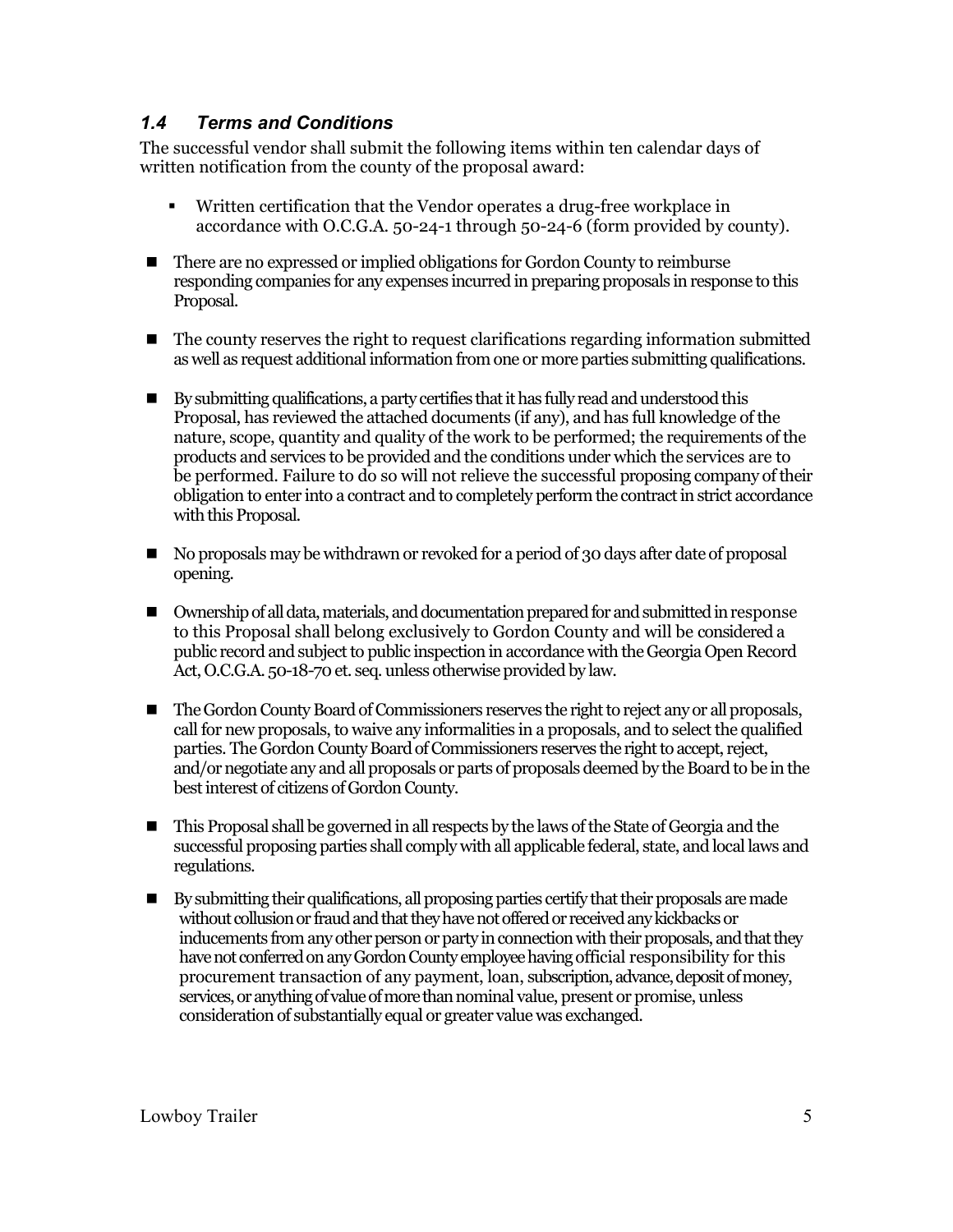- The proposing parties specifically certify in submitting their proposals that they are not in violation of O.C.G.A. 16-10-2 and 16-10-22 for acts of bribery, and/or conspiracy in restraint of free and open competition in transactions with state or political subdivisions.
- By submitting their qualifications, all proposing companies certify that they are not currently debarred from submitting bids or proposals on contracts by any agency of the State of Georgia and/or the federal government, nor are they an agent of any person or entity that is currently debarred from submitting Proposals on contracts by any agency of the State of Georgia or the federal government.
- Because bids awarded to "local" vendors contribute to the Gordon County tax base and promote the local economy, the Gordon County Board of Commissioners has determined that, under certain circumstances, such "local" vendors shall be provided an additional privilege when bidding against non-local vendors.

If a "local" vendor's bid shall meet all specifications and is not more than four percent (4%) more than the lowest responsive and responsible bidder, the lowest bidding "local" vendor shall be given one (1) business day from the opening of such bids in which to notify the Purchasing Director that it agrees to match the low bid submitted by any non-local vendor. If such "local" vendor shall not agree to match the low bid, then the next lowest "local" vendor, if any within this specified category, shall be given one (1) business day there from to notify the Purchasing Director that it agrees to match the low bid submitted by any non-local vendor, and so on until all "local" vendors who fall within the specified category have had an opportunity to match the low bid.

This privilege or preference shall not apply to road construction or public works projects otherwise governed by Georgia Law or to the purchase of any other goods and/or services, for which such preference is prohibited by Georgia Law.

A "local" vendor for purposes of this section shall be defined as a vendor maintaining a physical presence within Gordon County, including, but not limited to the maintenance of one (1) or more offices within Gordon County with continuous employment of not fewer than two (2) persons at such office(s) for more than six (6) months prior to the submission of such bid. The mere maintenance of a post office box within Gordon County shall not qualify a vendor as "local" for purposes of this policy.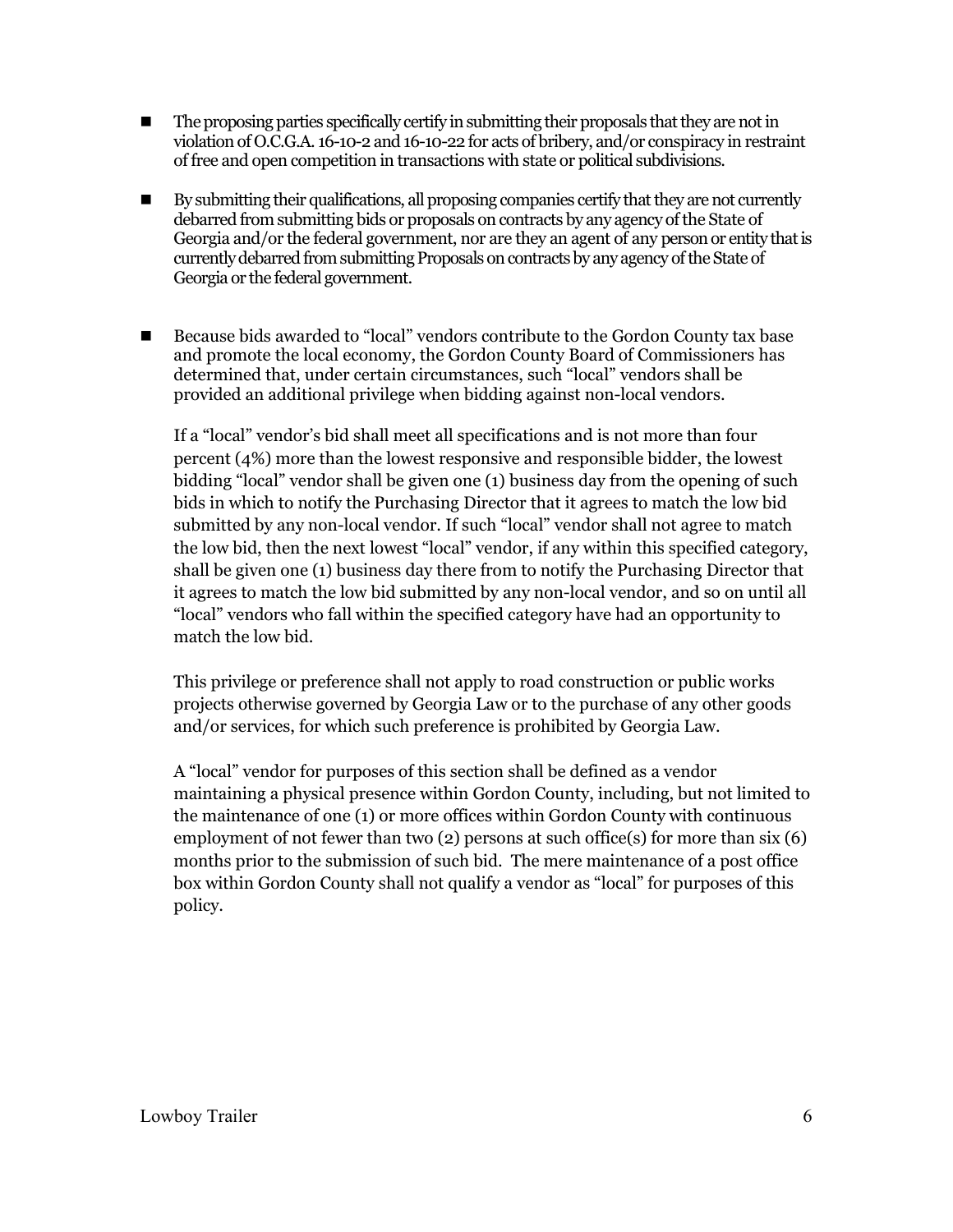## *1.5 General Proposer information*

The County reserves the right to negotiate with vendors regarding variations to the original proposal(s) that may be in the best interest of the County. The County reserves the right to accept or reject any or all bids or proposals and to waive informalities and irregularities in bids or bidding procedures and to accept any bid determined by the Board of Commissioners to best suit and fit the needs of the county in its sole discretion.

Vendor is to review and be familiar with the enclosed proposal specifications. Failure to review the specifications will not relieve the successful vendor of an obligation to furnish all products, services and labor necessary to carry out the provisions of the contract.

The successful proposing Vendor shall not assign or transfer any interest in the contract or subcontract any part of the contract without prior written approval from the County

The signer of the Proposal must declare that the Proposal is in all respects fair and in good faith without collusion or fraud and that the signer of the Proposal has the authority to bind the principal proponent.

#### **Failure to include all information requested in this bid is cause for rejection of the proposal.**

It is expressly understood and agreed that the proposing vendor is an independent contractor at all times and for all purposes hereunder. Officers, employees or representatives of the vendor will not be deemed in any way to be, and shall not hold themselves out as; employees, servants, representatives or agents of the County and will not be entitled to any fringe benefits of the County such as, but not limited to; health and accident insurance, life insurance, longevity, economic increases or paid sick or vacation leave. The vendor will be solely responsible for payroll wages, for the withholding and payment of all income and social security taxes to the proper federal, state, and local governments and for providing workers' compensation and unemployment insurance of the Vendor

It is agreed that the successful vendor shall not assign, transfer, convey, or otherwise dispose of the contract or its rights, title or interest in any part thereof, without prior written consent by the County. The County must approve **all subcontractors providing on-site services.**

Vendor shall indemnify, hold harmless and defend the County its officers, employees, agents and elected officials from and against any and all claims and actions brought against the County and its officers, employees, agents and elected officials for injury or death to any person or persons or damage to property arising out of the performance of this contract by the County, its employees, subcontractors or agents except all actions and claims arising out of the negligence of County.

Each bidder shall furnish satisfactory evidence of his ability to construct the apparatus s p e c if ie d, and shall state the location of the factory where the apparatus is to be built. The bidder shall also show that they are in a position to render prompt service and furnish replacement parts for said apparatus.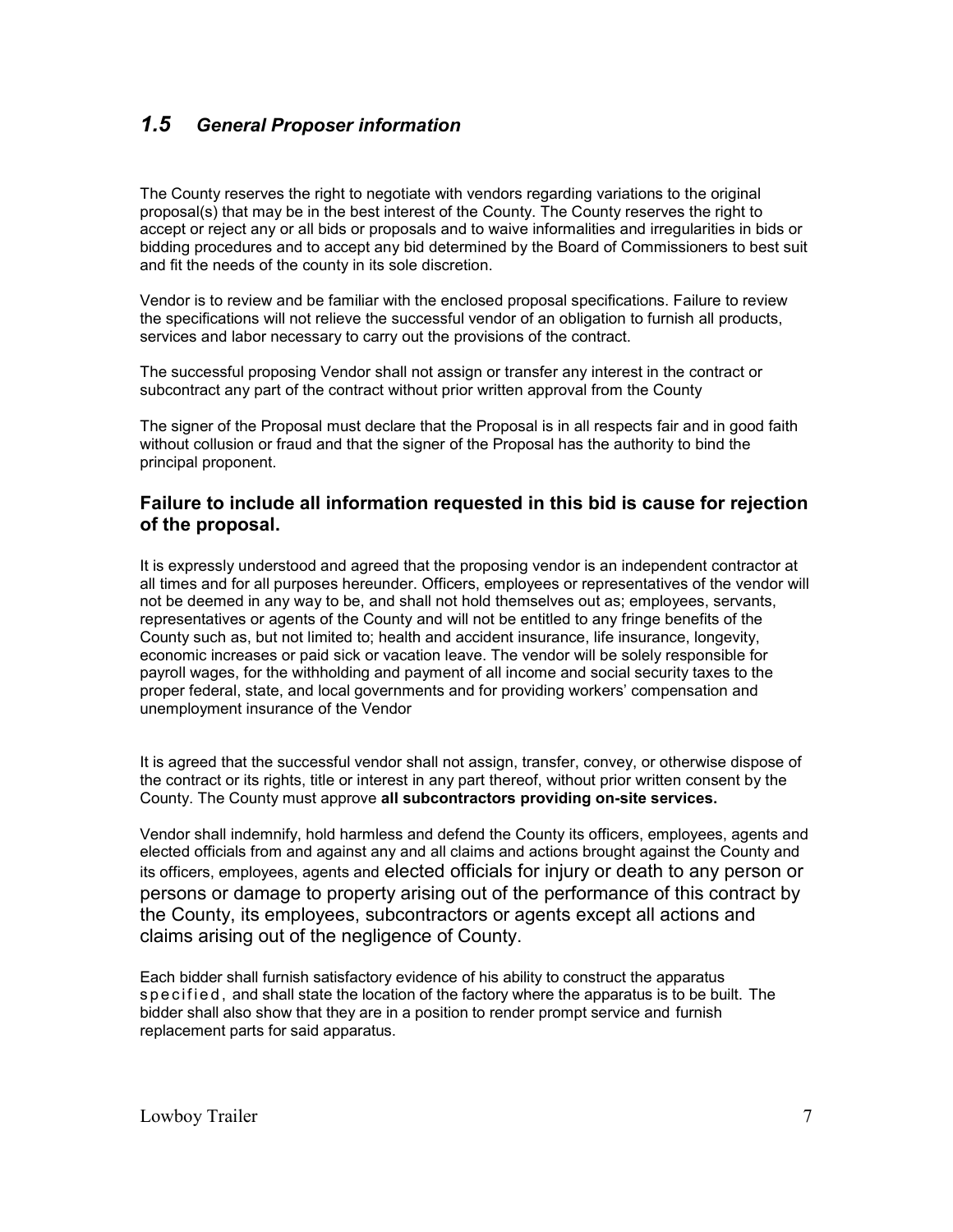It is required that the bidder shall meet all State and Federal safety standards and laws that are in effect on the date of the bid for the item(s) that are being specified and the particular use for which they are meant.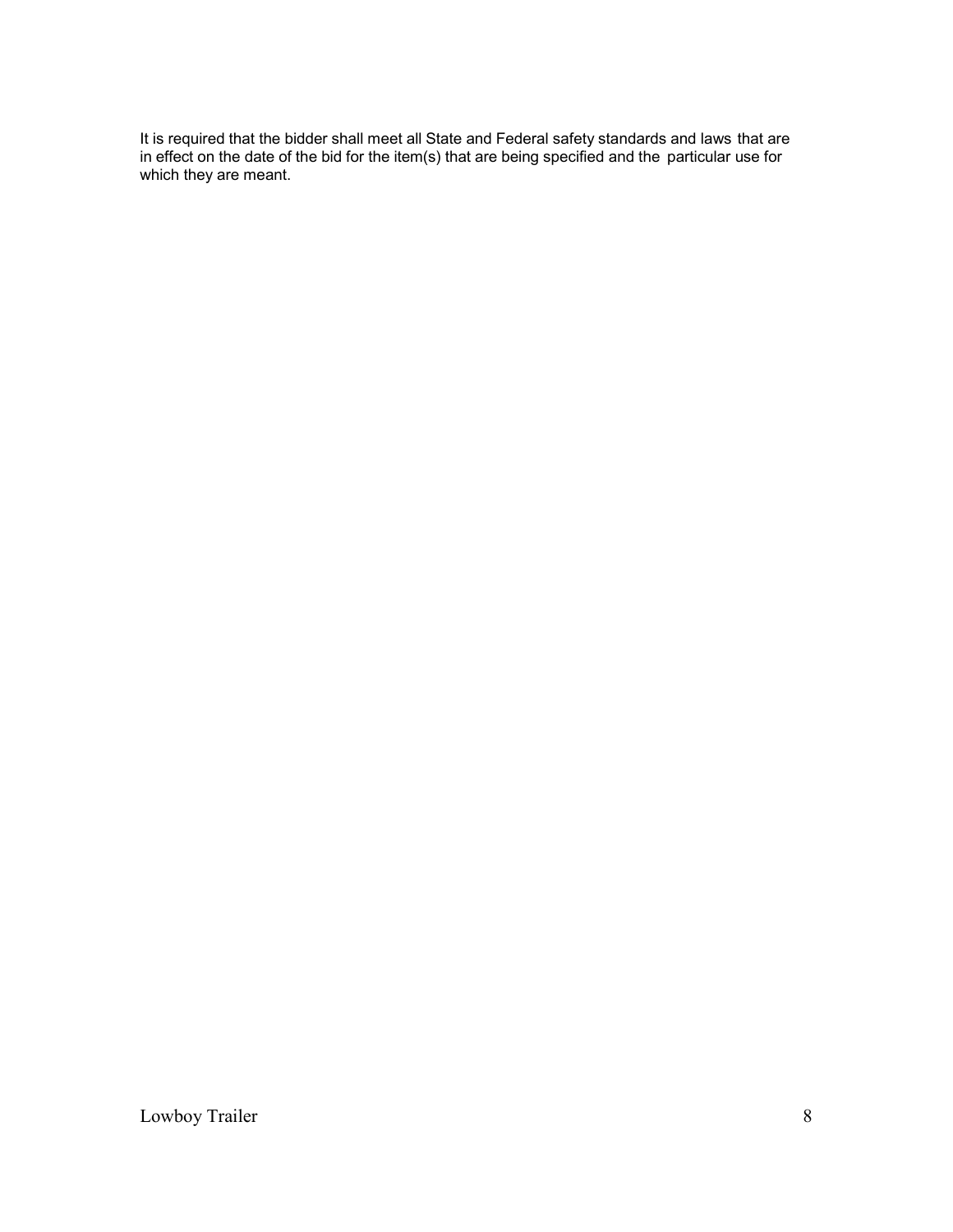# **2.0 Tentative Calendar of Events**

| <b>Proposal Posted:</b>                                                                                 | 10/25/2019            |
|---------------------------------------------------------------------------------------------------------|-----------------------|
| <b>Proposal Submittal Deadline</b><br>Gordon County Admin Building - 201 N Wall St. - Calhoun, GA 30701 | 11/13/2019 at 2PM     |
| Evaluation                                                                                              | 11/13 thru 11/19/2019 |
| Possible Vendor notification of award                                                                   | 11/20/2019            |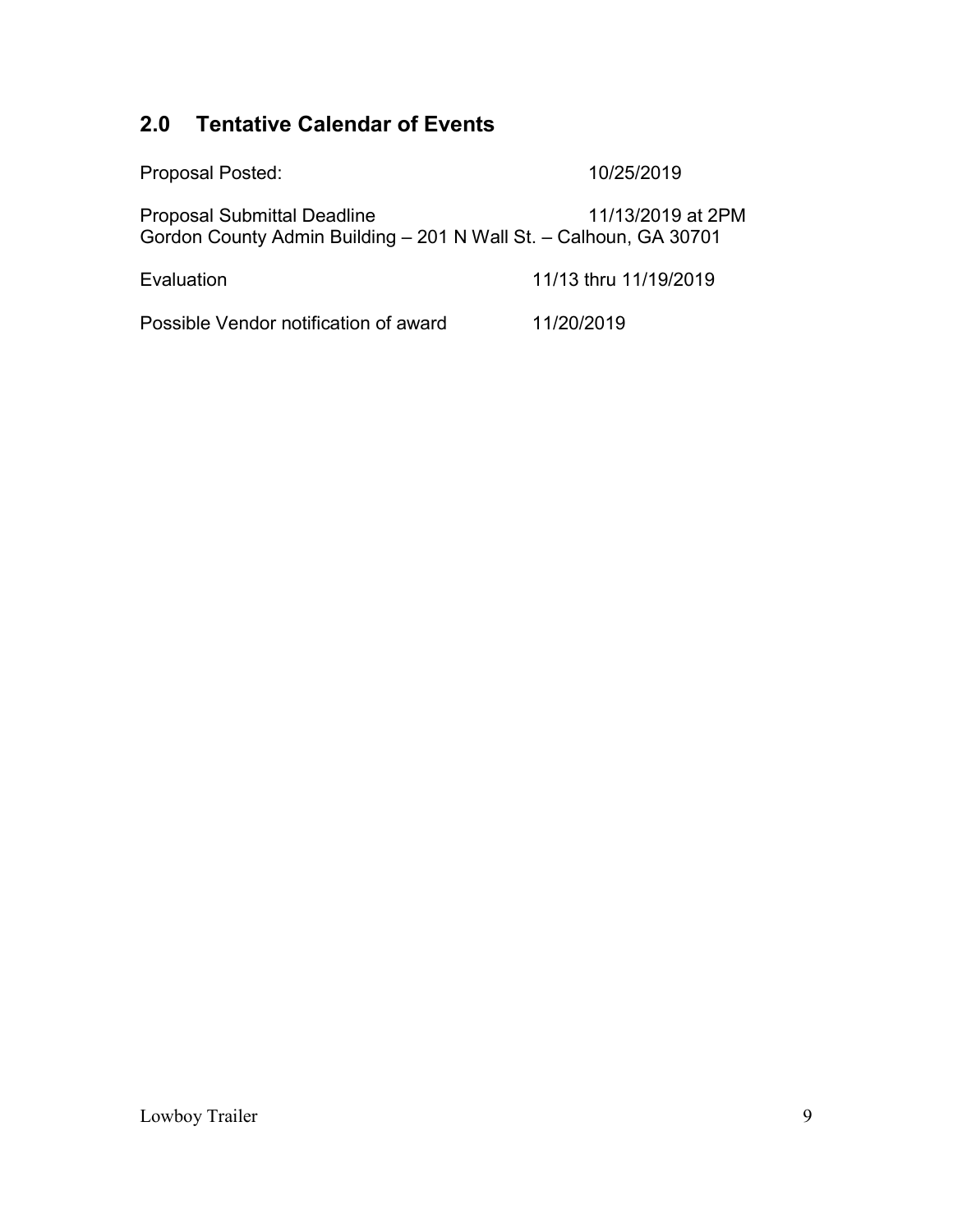## **3.0 Evaluation**

Criteria for the award shall include, but not be limited to, the following:

- Completeness of proposal
- Past performance of bidder
- Compliance with the detailed specifications
- Exceptions and clarifications
- Serviceability of the proposed apparatus
- Any other factor the purchaser deems relevant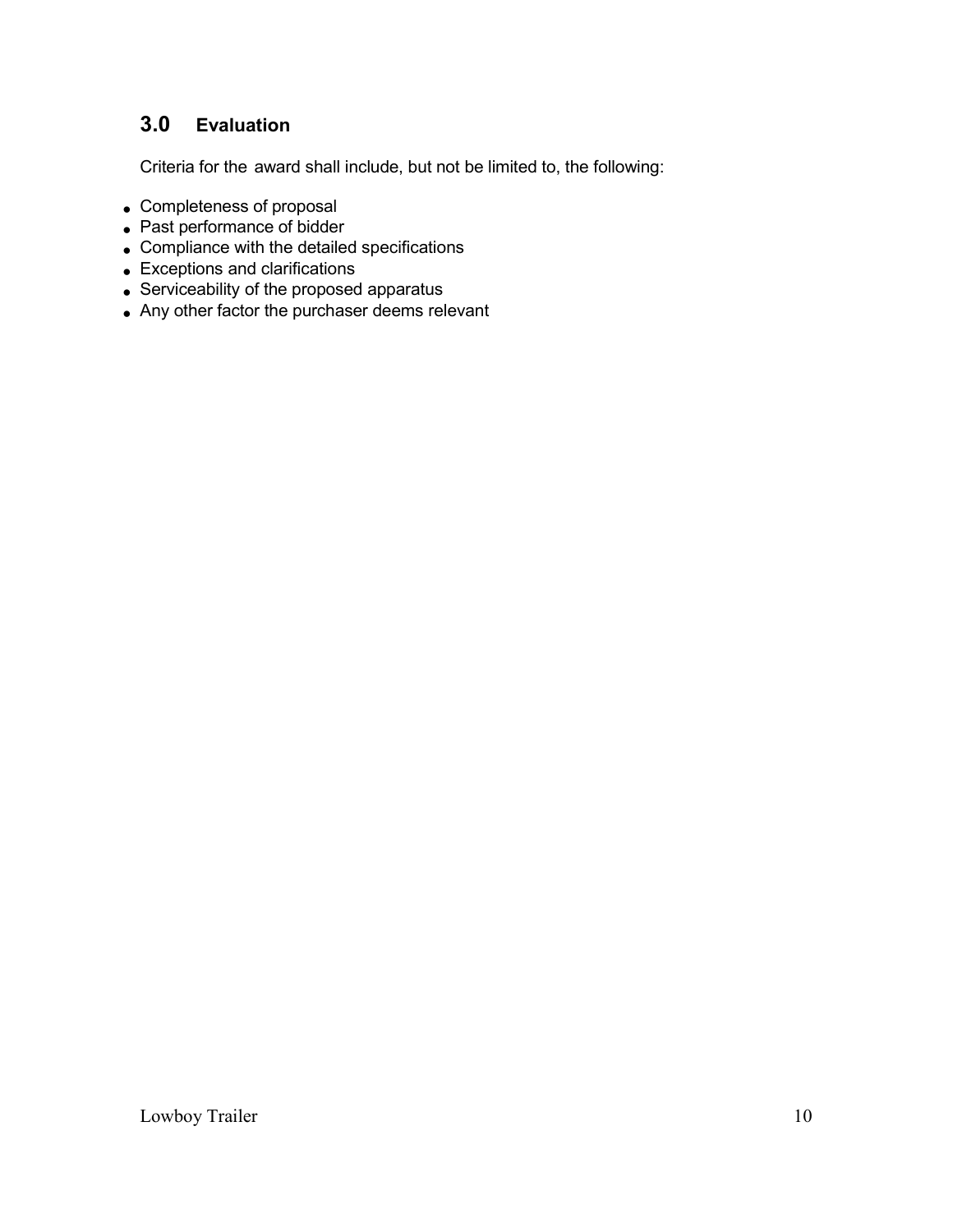## **4.0 Proposal Response Requirements**

| <b>Company Name:</b> |  |  |
|----------------------|--|--|
|                      |  |  |

**Authorized Proposer: \_\_\_\_\_\_\_\_\_\_\_\_\_\_\_\_\_\_\_\_\_\_\_\_\_\_\_Date** 

**The Proposal response shall be in the following order. This sheet shall be the first page of your response followed by each of the following.** *Check off each of the following to insure your response is complete.*

# *If your response is not in the specified response format below – this may be a reason to disqualify your proposal.*

- **\_\_ Part 1 - Completed Cost Summary Sheet(s)**
- **\_\_ Part 2 – Completed Bid Specifications (see attached)**
- **\_\_ Part 3 – Deviations Sheets noting the deviations from specifications**
- **\_\_ Part 4 – Reference Sheet(s)**
- **\_\_ Part 5 – Warranties**
- **\_\_ Part 6 – Any other Information deemed critical to your proposal**
- **\_\_ Part 7 – Forms**

**\_\_\_\_\_\_\_\_\_\_\_\_\_\_\_**

 **Completed Acceptance of Terms of this Agreement Sheet. Completed Non-Collusion Affidavit**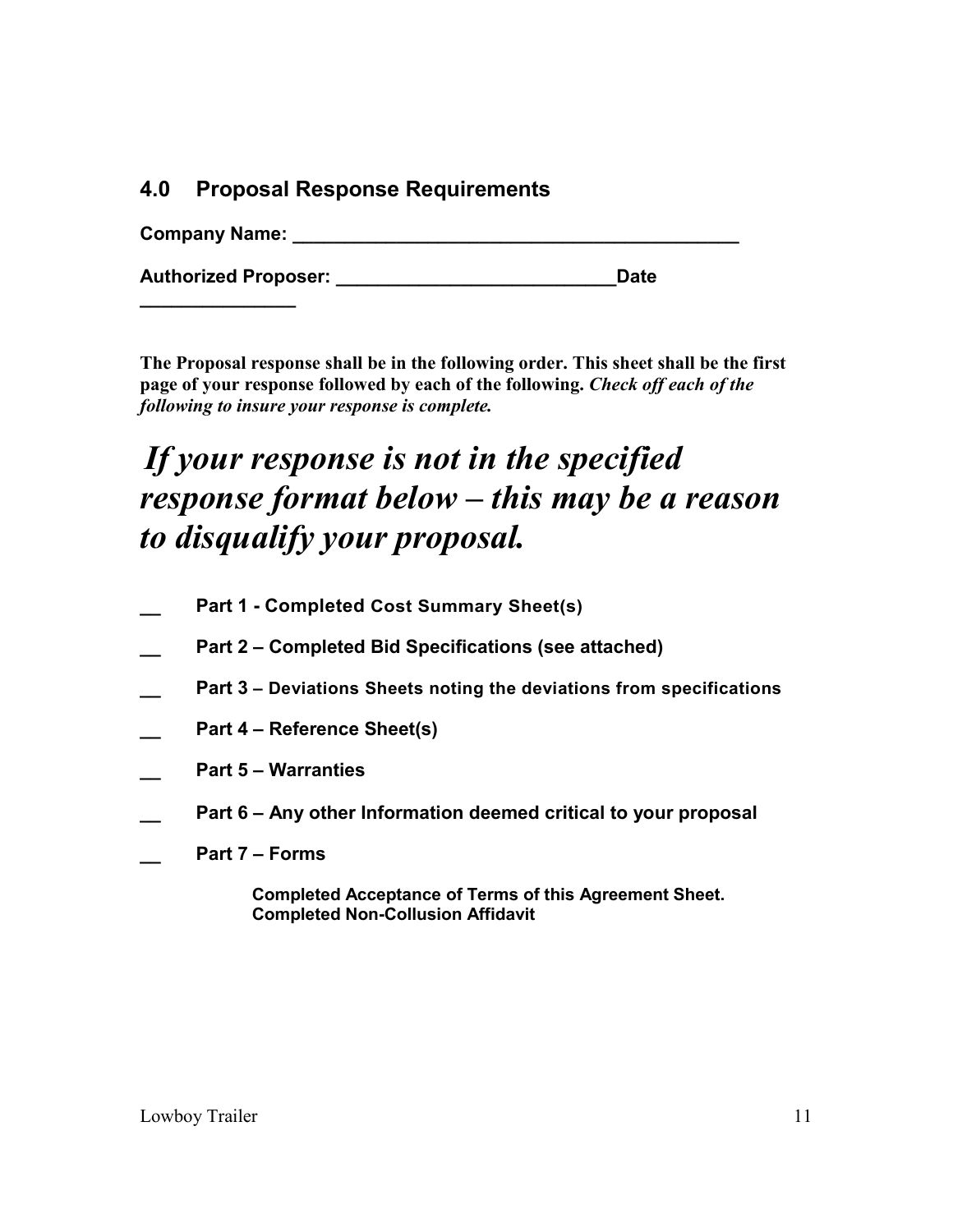# **5.0 Cost Summary Sheet**

**PRICE per unit \_\_\_\_\_\_\_\_\_\_\_\_\_\_\_\_\_\_\_\_\_\_\_\_ as delivered to customer**

**Detail any other associated costs:**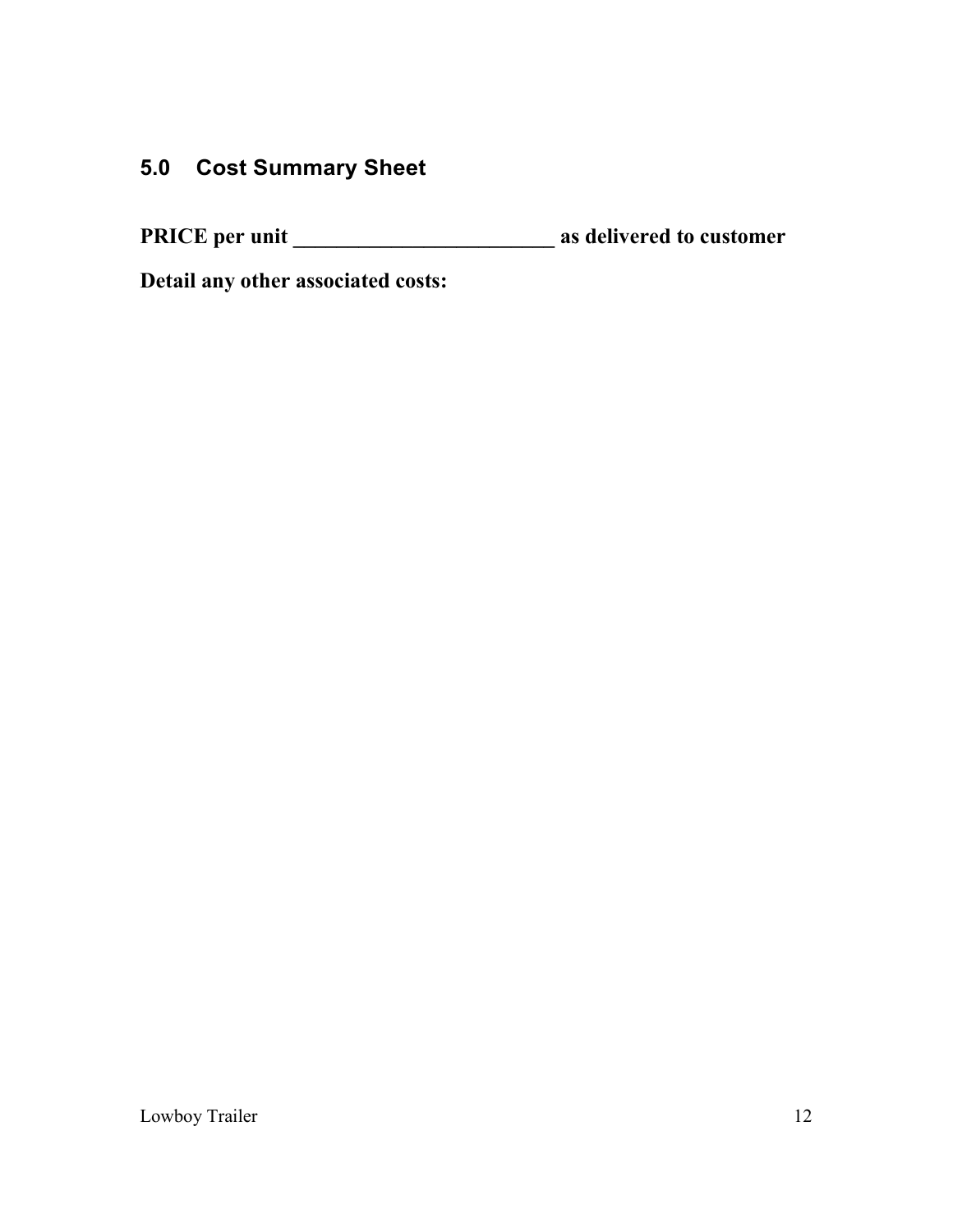# **6.0 Deviations Sheet(s)**

Detail all deviations from the attached specifications. The assumption is if no deviations are supplied; then the County expects the apparatus to match specifications **exactly**.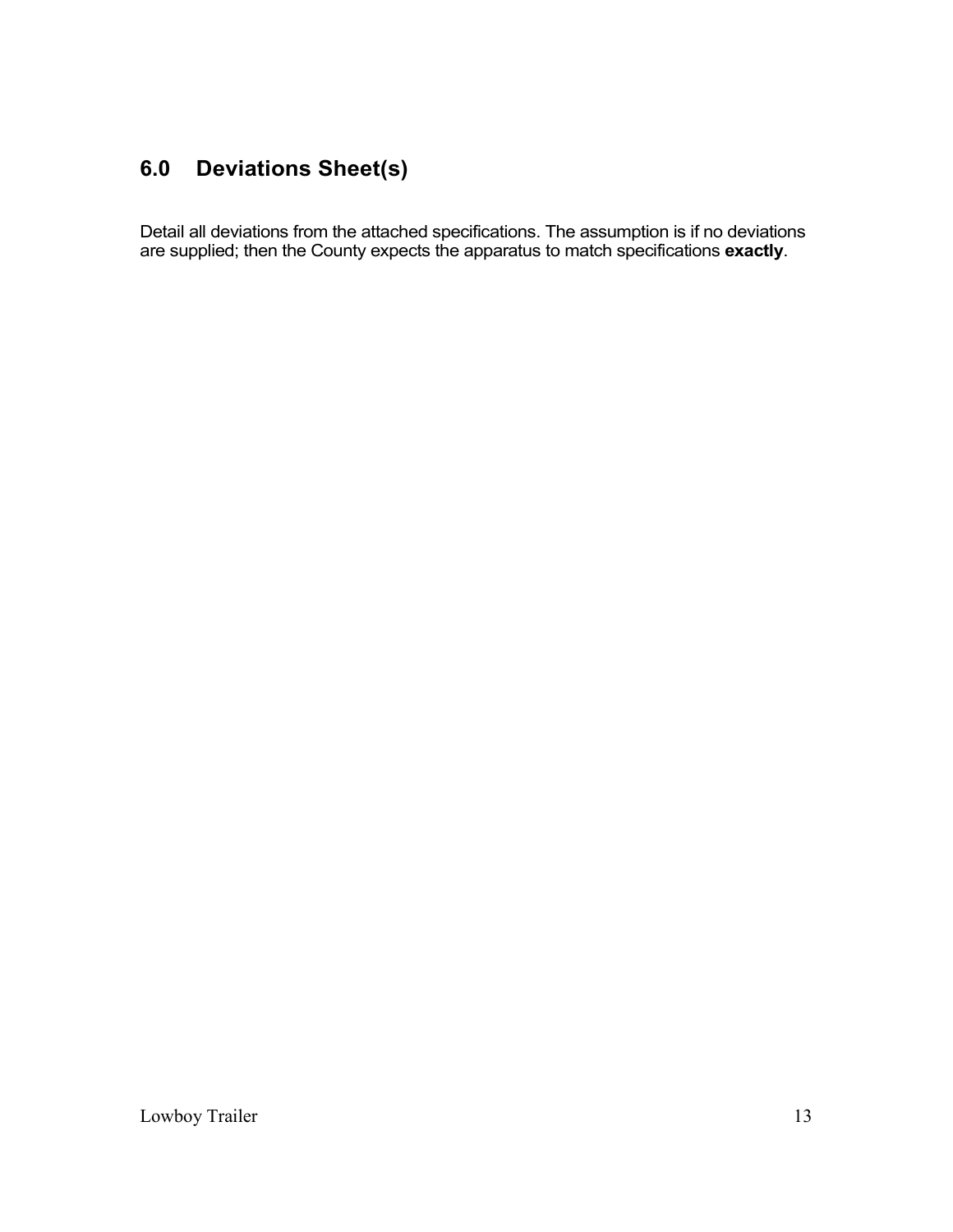# **7.0 Reference Sheet**

**List 3 or more references with similar apparatus supplied to end customers as this bid. Include Company, Address, and name of contact person, telephone and e-mail**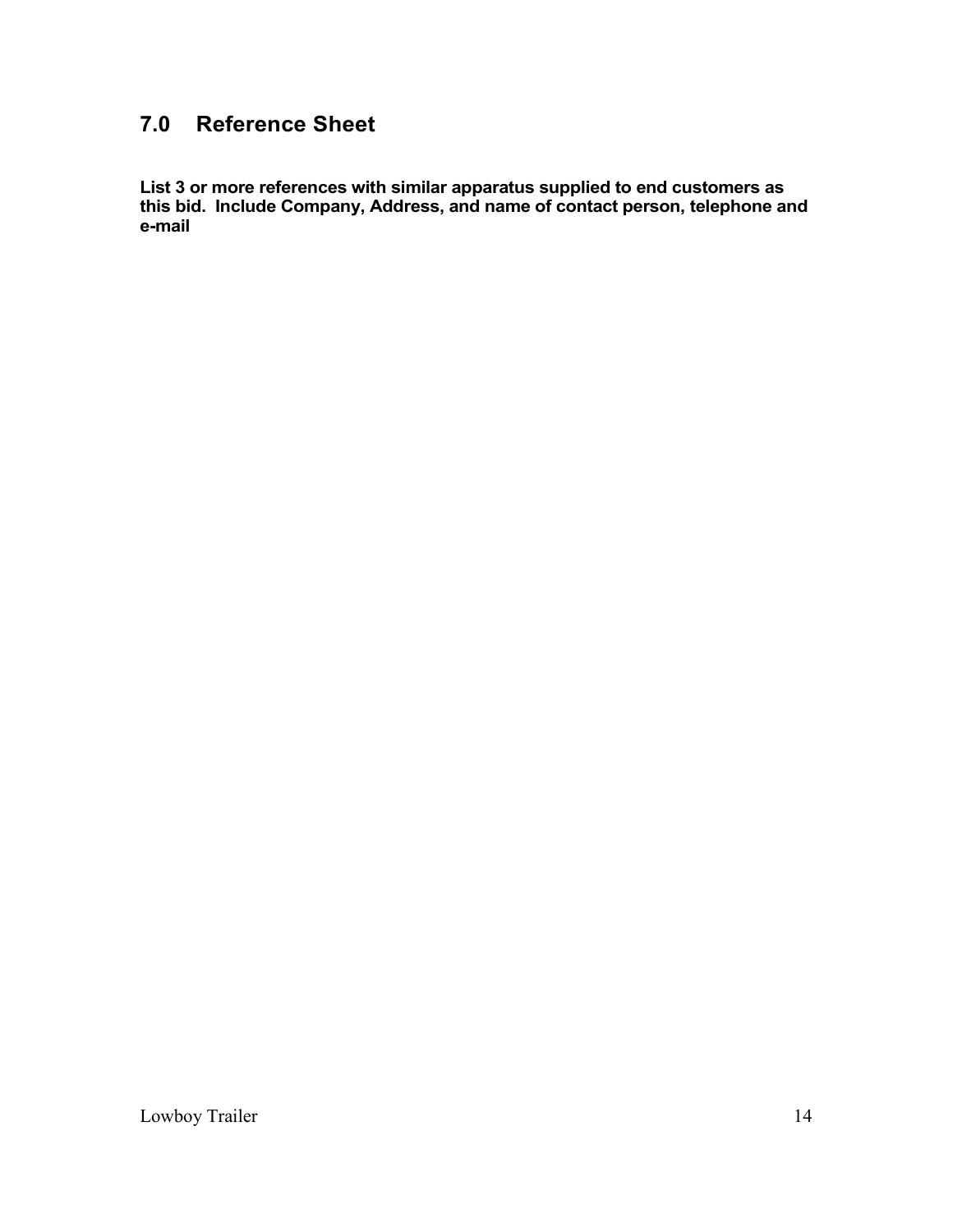# **8.0 Warranties**

A copy of the warranties for the device and equipment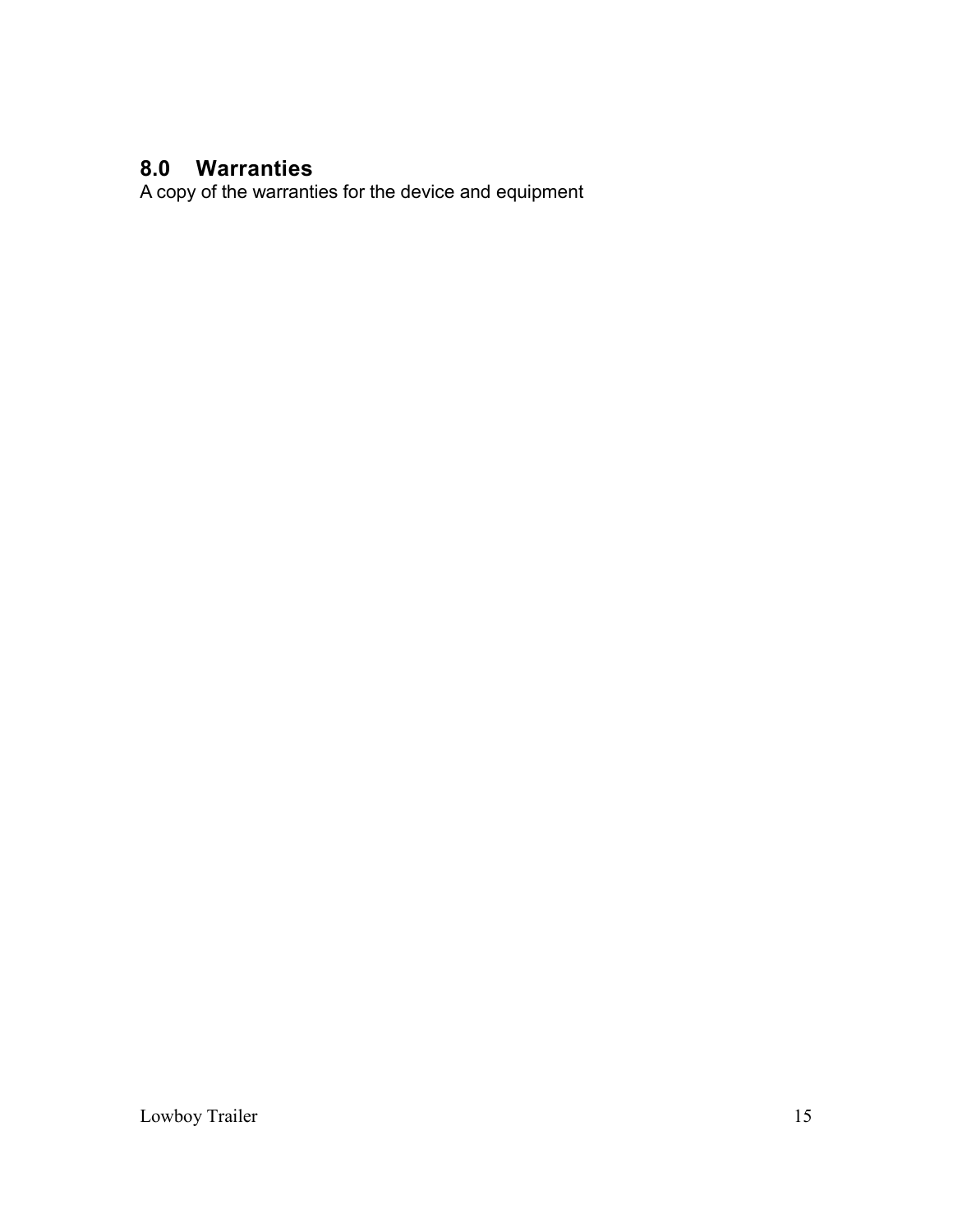## **9.0 Forms**

# *9.1 Acceptance of Terms of this Agreement*

**Name of Proposer:** 

| Fax:                                                 |  |
|------------------------------------------------------|--|
| E-mail: __________________________                   |  |
| Authorized Signature _____________________<br>Title: |  |
| Date:                                                |  |
|                                                      |  |

**It is agreed by the above signed proposer that the signature and submission of this proposal represents the proposer's acceptance of all terms, conditions, and requirements of the proposal specifications and, if awarded, the proposal will represent the agreement between the parties.**

**The proposer agrees that the cost of any work performed, materials furnished, services provided, or expenses incurred, which are not specifically delineated in the proposal documents, but which are incidental to the scope, intent, and completion of this contract, shall be deemed to have been included in the prices for the various items scheduled.**